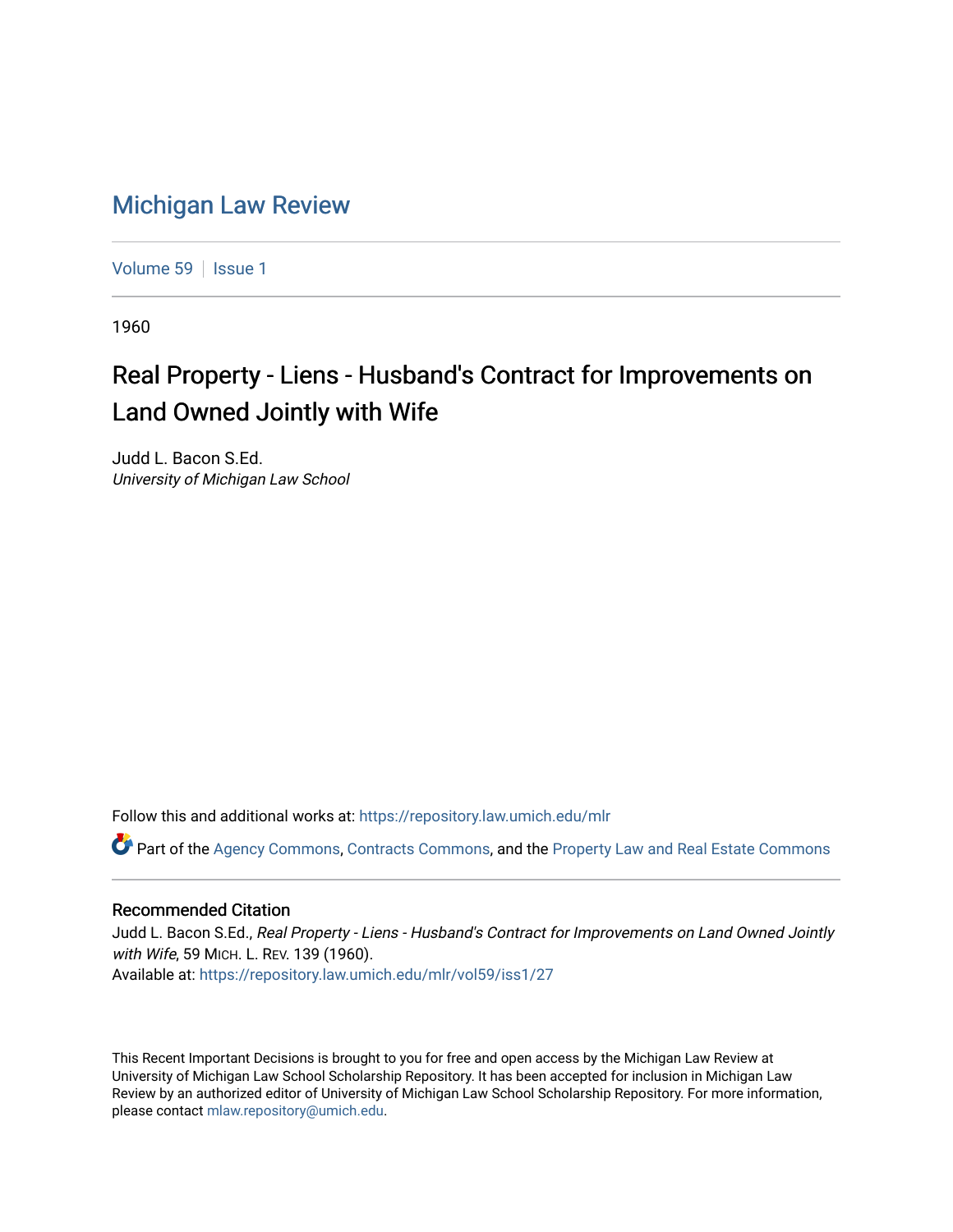REAL PROPERTY - LIENS - HUSBAND'S CONTRACT FOR IMPROVEMENTS ON LAND OWNED JOINTLY WITH WIFE $-A$  husband alone contracted for the construction of a house on property owned jointly with his wife. The wife inspected the progress of the work, took part in directing it, and later occupied the house. In an equity proceeding by the contractor to establish and enforce a mechanic's and materialman's lien on the premises for the balance due under the contract, the trial court rendered a decree for the contractor. On appeal, *held,* reversed. Since there was no showing that the husband contracted as an agent of the wife, and the evidence does not support a finding that she ratified his acts, the wife's interest cannot be subjected to a lien or sold to satisfy a judgment rendered against the husband on the contract. *Elder v. Stewart,* 114 So. 2d 263 (Ala. 1959).

Where property is held by a husband and wife in joint tenancy or by the entireties, the husband, in the absence of a statute to the contrary,1 cannot subject the estate to a mechanic's lien without the consent of his wife.<sup>2</sup> Proof of the husband's agency for the wife will satisfy the consent requirement, however, and several states having statutes expressly covering this problem provide for a presumption of agency where the wife fails to give notice in the manner provided of her objection to the improvements.<sup>3</sup> In other jurisdictions the statutes do not deal expressly with the husband-andwife situation, but it is included under broader agency provisions. Statutes of this latter type often provide that unless notice of non-assent to the improvements is given, the interest of a noncontracting owner who has knowledge of the improvements will be subject to the lien on a presumption either of agency<sup>4</sup> or ratification.<sup>5</sup> Such "implied consent" provisions have been criticized as unfair to the noncontracting owner because an actual objection which is not expressed in the limited and formal manner required

1 ILL. REv. **STAT.** ch. 82, §3 (1959); KAN. GEN. STAT. ANN. §60-1401 (1949) (estate subject to lien on the contract of either spouse). Where land is held as community property, and statutes give the husband management and control thereof, he may bind the estate by his contract. Brick &: Tile, Inc. v. Parker, 143 Tex. 383, 186 S.W.2d 66 (1945). Compare R.I. GEN. LAws ANN. §34-28-1 (1956) (written consent of wife necessary for lien to attach); MICH. COMP. LAws §570.2 (1948) (no lien unless both spouses sign the contract). See Burman v. Ewald, 192 Mich. 293, 158 N.W. 853 (1916).

2Roper v. Clanton, 258 S.W.2d 283 (Mo. App. 1953); Barry v. Barry, 147 Neb. 1067, 26 N.W.2d 1 (1947); Katauskas v. Lonstein, 266 Mass. 29, 164 N.E. 810 (1929).

3 FLA. STAT. §84.12 (1959); N.J. STAT. ANN. §2A:44-69 (1952); 32 N.Y. LIEN LAWS §3; Omo REv. CODE ANN. §13ll.I0 (Baldwin 1958); TENN. CoDE ANN. §64-1103 (1955). See also Wvo. STAT. ANN. §29-3 (1957). The agency created is limited to the consent issue, and does not impose personal liability upon the wife. Meadows Southern Const. Co. v. Pezzaniti, 108 So.2d 499 (Fla. App. 1959). See also BLANC, N.Y. MECHANICS' LIENS 123a (Winard ed. 1949). Except in Ohio and Wyoming, the notice of objection must be written, and either given to the contractor or filed with the county clerk.

4 ALASKA COMP. LAws ANN. §26-1-4 (1949); CAL. Crv. PROC. CODE §ll83.l; COLO. REv. STAT. ANN. §86-3-5 (1953); ME. REv. STAT. ANN. ch. 178, §35 (1954); MINN. STAT. §514.06 (1957); NEv. REv. STAT. §108.140 (1959); N.M. STAT. ANN. §61-2-10 (1953); ORE. REv. STAT. §87.030 (1953); S.C. CoDE §45-258 (1952); S.D. CoDE §39.0706 (1939). See Comment, 68 YALE L.J. 138, 157-159 (1958) for statute comparison.

5 PA. STAT. ANN. tit. 49, §28 (1930).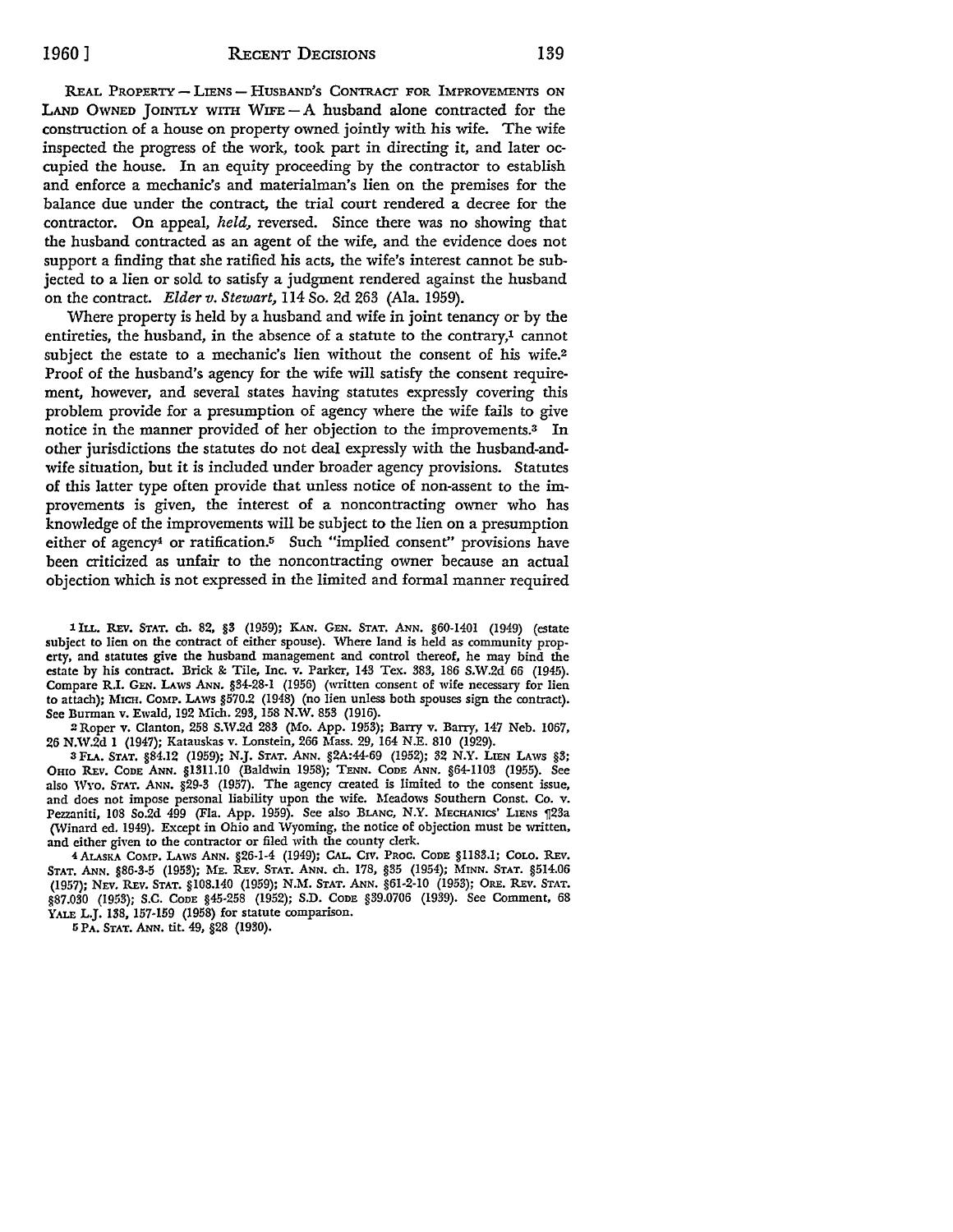by the statutes is insufficient to overcome the presumption of agency; thus an owner may be deprived of his property without his consent.6 It is indeed difficult to understand why it would be less fair to require the contractor to suffer the consequences of his failure to examine the record, unless such a requirement would unduly impede the improvement of real property. The statute in the principal case<sup>7</sup> and those found in a majority of jurisdictions do not afford the contractor the benefit of a presumption. This type of statute does not permit a lien upon an owner's interest unless the materials or labor are furnished upon his contract, consent, or instance.<sup>8</sup> The burden is upon the lien claimant to show the wife's consent to her husband's contract.9 In the absence of her express contract or consent, the theory most widely employed to establish a lien is that of implied agency, although an occasional court speaks of ratification<sup>10</sup> or estoppel.<sup>11</sup>

There is no certain standard of conduct from which an inference of agency may be drawn, and the holdings have not been as consistent as one might wish. The fact of the marital relation alone does not justify an inference that the contracting husband was acting as his wife's agent.<sup>12</sup> Likewise, evidence showing merely that the wife was living on the premises at the time of the contract,13 or that she passively acquiesced in the improvements,14 will not support such a result. It has been suggested that a mere "wifely interest" in the husband's affairs does not demonstrate her consent to the contract,15 and even that the same conclusion will follow where the wife leaves such affairs generally to the husband, approving whatever he might do.<sup>16</sup> On the other hand, extensive activity and participation by the wife will usually indicate an implied agency, and her execution of a trust deed to obtain funds with which to discharge the contractor's claims

<sup>6</sup>Myhre, *Fiction, Fallacy and Facts in Relation to "Implied Consent" Provisions of Certain Mechanics' Lien Statutes,* 32 MINN. L. R:Ev. 559 (1948). Notice must usually be personally served or posted. For a discussion of questions of due process, see Chears Floor &: Screen Co. v. Gidden, 159 Miss. 288, 131 So. 426 (1930). But maximum security for contractors might be justified in view of the dangers of unjust enrichment and fraudulent collusion. See Wilson v. Logue, 131 Ind. 191, 30 N.E. 1079 (1892). See also Notes, 50 MICH L. REV. 482 (1952), 29 COLUM. L. REV. 996 (1929).

7 ALA. CODE tit. 33, §37 (1940).

8 E.g., *ibid.* (contract); CONN. GEN. STAT. REV. §49-33 (1958) (agreement or consent); GA. CoDE ANN. §67-2001 (1957) (employment); IDAHO CODE ANN. §45-501 (Supp. 1959) (instance).

9 *Compare* Barry v. Barry, *supra* note 2, *with* Fischer v. Meiroff, 192 Wis. 482,213 N.W. 283 (1927).

10 E.g., Taggart v. Kem, 22 Ind. App. 271, 53 N.E. 651 (1899); principal case at 265-266. 11 See Bell Bros. & Co. v. Arnold, 17 Tenn. App. 493, 68 S.W.2d 958 (1933). However,

estoppel should not apply unless the builder relied upon the wife's conduct in entering into the contract.

12 General Air Conditioning Co. v. Douglass, 241 **N.C.** 170, 84 S.E.2d 828 (1954); Blenard v. Blenard, 185 Md. 548, 45 A.2d 335 (1946).

13 Koehring v. Bowman, 137 N.E. 767 (Ind. App. 1923), *rev'd on other grounds,* 194 Ind. 433, 142 N.E. 117 (1924).

14See R. D. Kurtz, Inc. v. Field, 223 Mo. App. 270, 14 S.W.2d 9 (1929).

15 E. C. Robinson Lumber Co. v. Lowrey, 276 S.W.2d 636 (Mo. App. 1955).

16 William Penn Supply Corp. v. Watterson, 218 Md. 291, 146 A.2d 420 (1958).